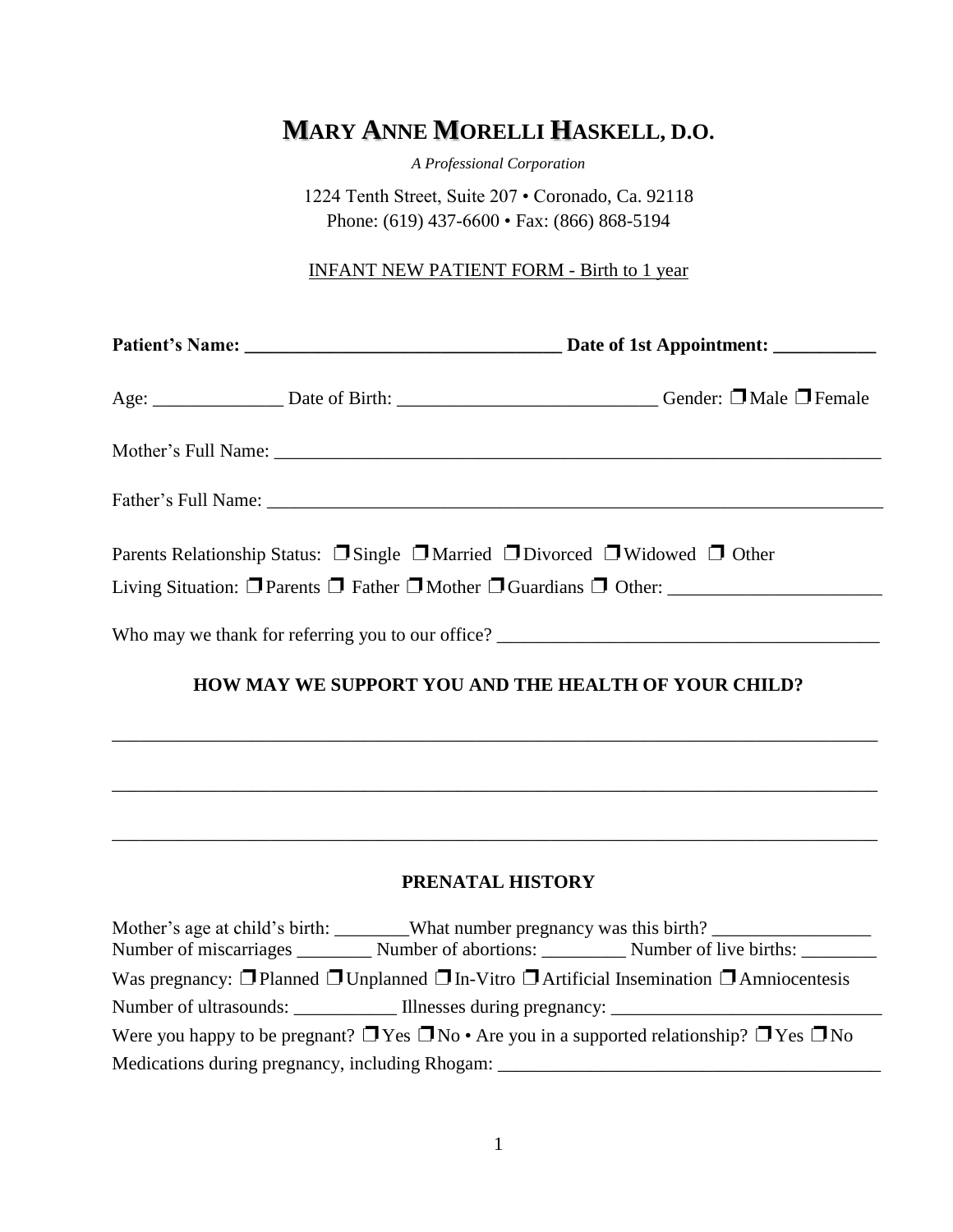Vaccines during pregnancy:  $\Box$  Yes  $\Box$  No If yes, which and what trimester:

Please check any of the following you had during this pregnancy: ❐Bleeding ❐Nausea ❐Illnesses ❐Hypertension ❐Swelling ❐Diabetes ❐Thyroid Issues ❐ Physical or Emotional Issues □ Cigarettes □ Alcohol □ Drugs ❐Other: \_\_\_\_\_\_\_\_\_\_\_\_\_\_\_\_\_\_\_\_\_\_\_\_\_\_\_\_\_\_\_\_\_\_\_\_\_\_\_\_\_\_\_\_\_\_\_\_\_\_\_\_\_\_\_\_\_\_\_\_\_\_\_\_\_\_\_\_\_\_\_\_\_\_

## **BIRTH HISTORY**

| Term Length: $\Box$ Full $\Box$ Late by ________/ days $\Box$ Premature $\Box$ Early by _______/ days                         |
|-------------------------------------------------------------------------------------------------------------------------------|
| Birth Weight: ______________ Birth Length: ________________ Length of Labor: _____/_____ hours/minutes                        |
|                                                                                                                               |
| Birth was located at: $\Box$ Home $\Box$ Birth Center $\Box$ Hospital                                                         |
|                                                                                                                               |
| Please check the following complications that may apply:                                                                      |
| <b>T</b> Pitocin <b>T</b> Epidural or Spinal Anesthesia <b>T</b> C-Section <b>T</b> Forceps <b>T</b> Episiotomy               |
| □ Vacuum Extraction □ Cord Wrapped Around Neck □ Meconium Staining □ Birth Defects □                                          |
| Birth Injuries $\Box$ Blue Baby $\Box$ Cerebral Palsy $\Box$ Seizures $\Box$ Jaundice $\Box$ Colic $\Box$ Fever $\Box$ Rashes |
| $\Box$ Unusual Cry $\Box$ Head Uneven $\Box$ Breast Fed Immediately $\Box$ Difficulty Latching                                |
| <b>INFANT'S DIET HISTORY</b>                                                                                                  |
| Did you breastfeed? $\Box$ Yes $\Box$ No                                                                                      |
|                                                                                                                               |
| Please check all that apply: $\Box$ Breast surgery $\Box$ Hormonal issues $\Box$ Diet contains adequate amounts               |
| protein, healthy fat and fluids? $\Box$ Sore nipples $\Box$ Does baby prefer one breast over the other                        |
|                                                                                                                               |
| Formula used, if any: $\Box$ Cow /Dairy $\Box$ Goat $\Box$ Soy                                                                |
|                                                                                                                               |
|                                                                                                                               |
|                                                                                                                               |

Age when solids were introduced: \_\_\_\_\_\_\_ List first foods: \_\_\_\_\_\_\_\_\_\_\_\_\_\_\_\_\_\_\_\_\_\_\_\_\_\_\_\_\_\_\_\_\_\_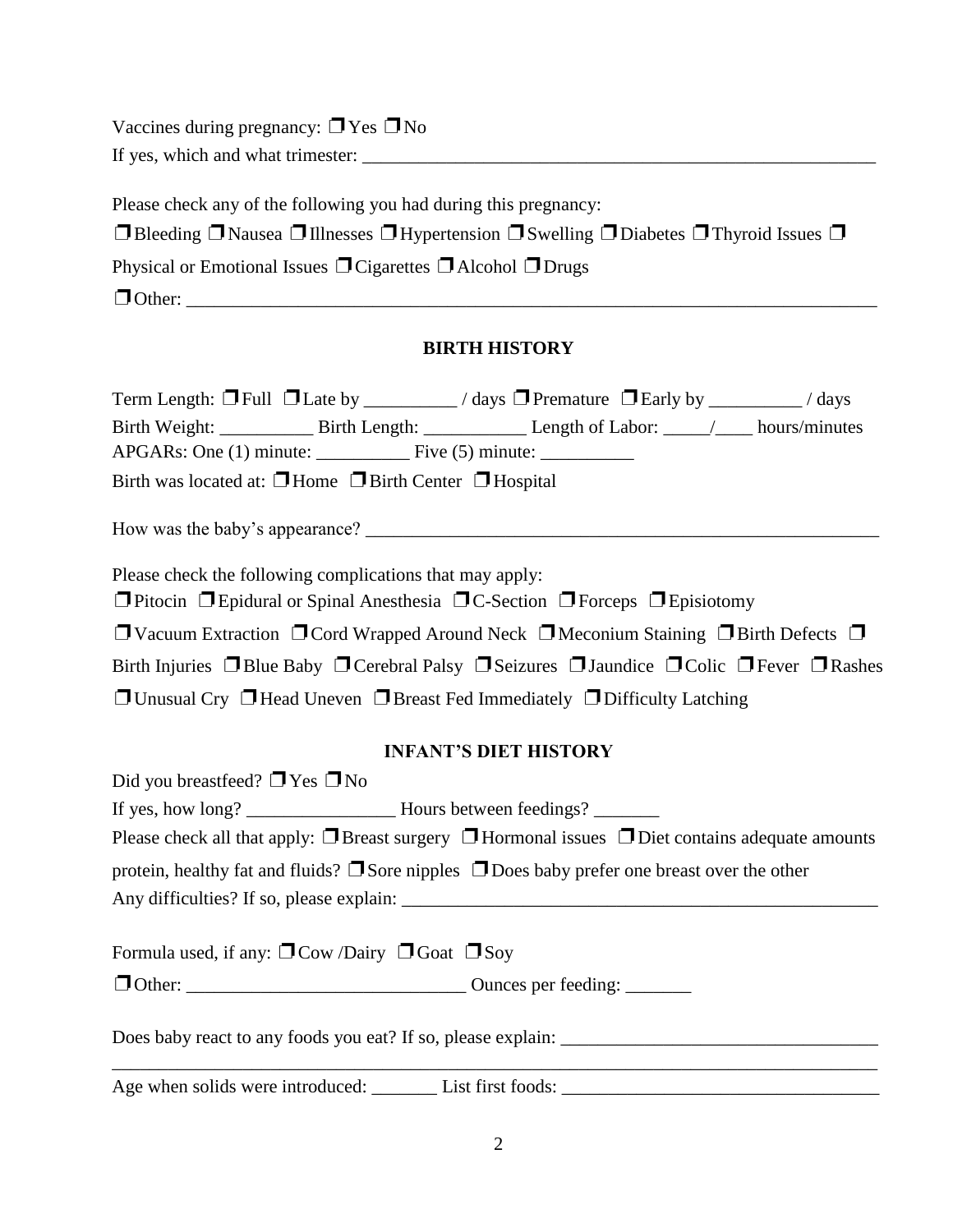# **INFANT'S CURRENT DIET (And Mother's diet if child is still nursing)**

|                                                  | <b>SLEEP PATTERNS / DEVELOPMENT</b> |  |  |
|--------------------------------------------------|-------------------------------------|--|--|
| Age when started to;                             |                                     |  |  |
|                                                  |                                     |  |  |
|                                                  |                                     |  |  |
| Did your child use a: $\Box$ Swing $\Box$ Walker |                                     |  |  |
| Describe any developmental concerns?             |                                     |  |  |

\_\_\_\_\_\_\_\_\_\_\_\_\_\_\_\_\_\_\_\_\_\_\_\_\_\_\_\_\_\_\_\_\_\_\_\_\_\_\_\_\_\_\_\_\_\_\_\_\_\_\_\_\_\_\_\_\_\_\_\_\_\_\_\_\_\_\_\_\_\_\_\_\_\_\_\_\_\_\_\_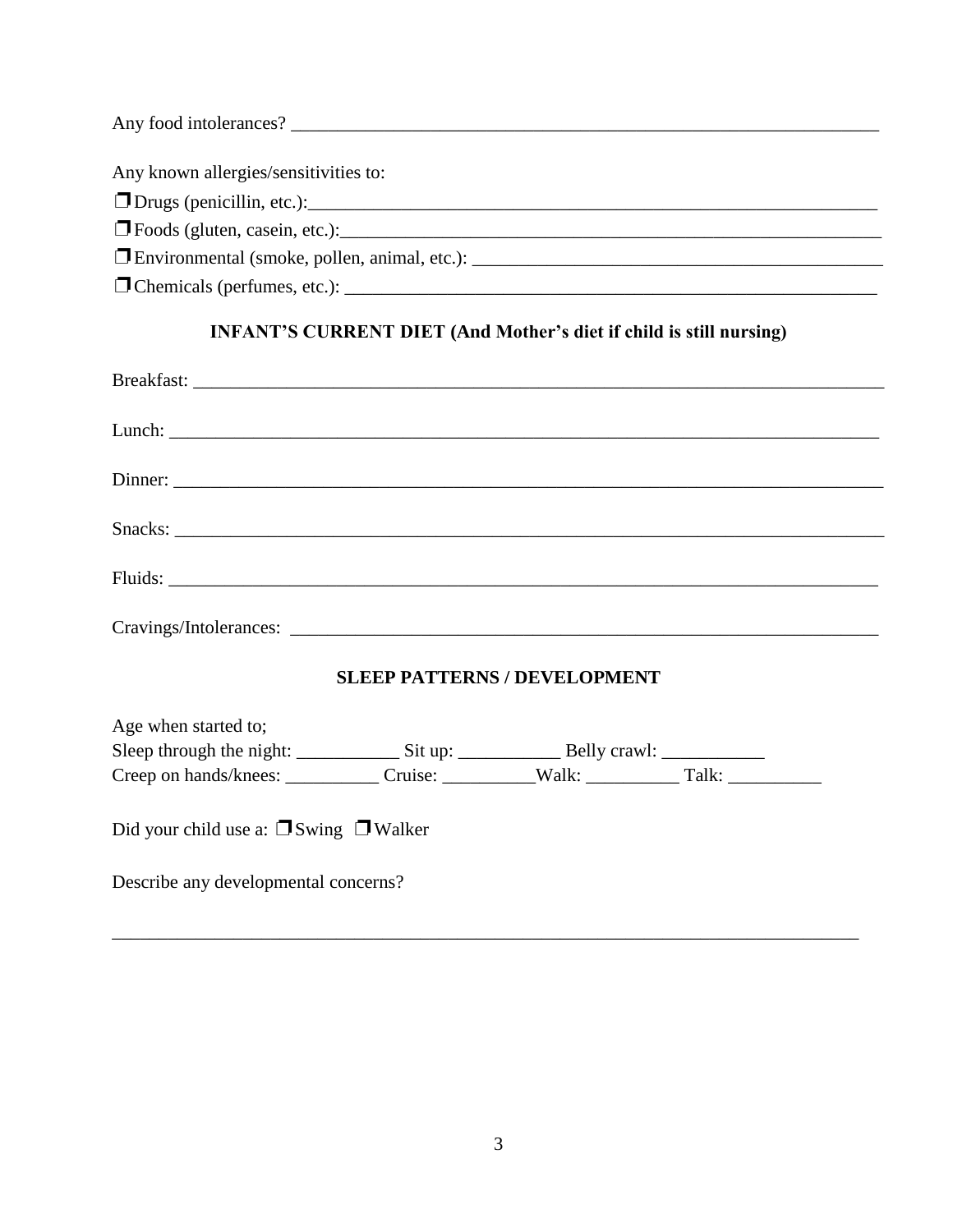#### **HEALTH ISSUES/SYMPTOMS: Please "check" with a (C) for Current or a (P) for Past**

 $\Box$  Rigidly Arches Backwards  $\Box$  Too Loose or Floppy Muscle Tone  $\Box$  Too Tight or Rigid Muscle Tone  $\Box$  Torticollis (Head and Neck Side-bent)  $\Box$  Helmet Used for Uneven Head  $\Box$  Difficulty **Wearing Certain Clothing** 

 $\Box$  Cries Easily  $\Box$  Unusual Fears  $\Box$  Sleep Issues  $\Box$  /Nightmares  $\Box$  Nervousness

□ Skin Rash □ Hives □ Baby Acne □ Eczema □ Easy Bruising □ Diaper Rash □ Jaundice

 $\Box$  Vomiting  $\Box$  Difficulty Feeding  $\Box$  Constipation/GI  $\Box$  Diarrhea  $\Box$  Gas  $\Box$  Colic  $\Box$  Stomach Aches

**T** Hearing Loss  $\Box$  Dizzy Spells  $\Box$  Excessive Fatigue  $\Box$  Light Sensitivity  $\Box$  Noise Sensitivity

**T**Wheezing  $\Box$  Coughing  $\Box$  Nose Bleeds  $\Box$  Frequent Colds  $\Box$  Ear Infections  $\Box$  Asthma  $\Box$ Motion Sickness  $\Box$  High Fevers

 $\Box$  Anemia  $\Box$  Heart Murmur  $\Box$  Congenital Heart Issues

## **FAMILY HISTORY:**

Sibling's Health:

Please list any major diseases/illnesses that run in the family genetics with any Grandparents, Aunts, or Uncles, *i.e.*; diabetes, cancer, heart disease, addictions, mental illness, etc.: